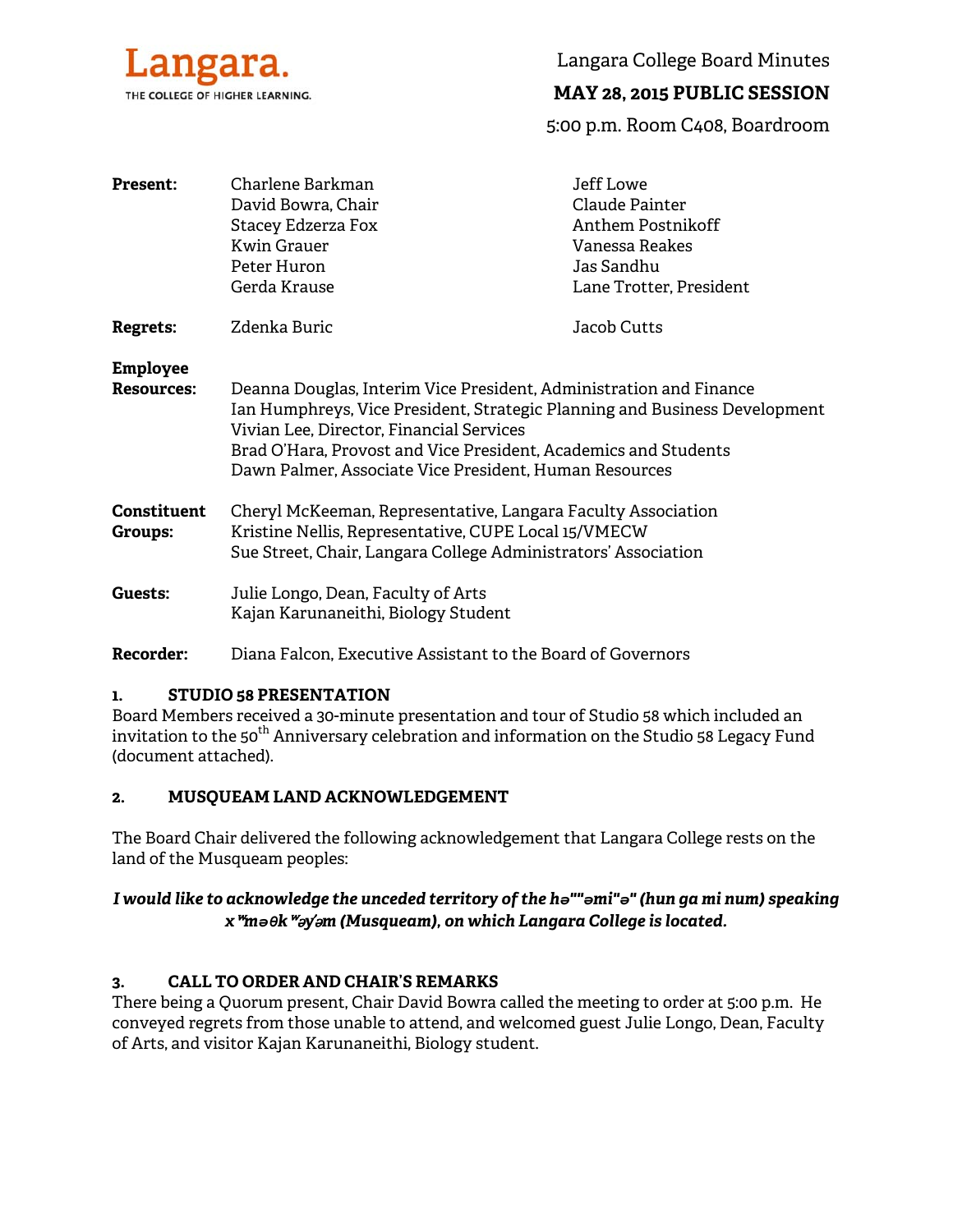# **4. APPROVAL OF AGENDA/CONSENT AGENDA**

It was moved by C. Painter, seconded by P. Huron and unanimously resolved:

**THAT, the Langara College Board approve the agenda and approve/acknowledge the following items and motion on the consent agenda:** 

- 4.1 Minutes of the Public Meeting held March 30, 2015 Approved
- 4.2 Chair's Written Report Acknowledged
- 4.3 President's Written Report Acknowledged
- 4.4 Notice of Election of Board Chair Acknowledged
- 4.5 Board Calendar: April 2015 March 2016 Acknowledged

# **5. CHAIR'S VERBAL REPORT**

The Board Chair reported that government have reappointed Kwin Grauer for an additional twoyear term to July 31, 2017, and Stacey Edzerza Fox and Jas Sandhu for an additional three-year term to July 31, 2018.

The Board Chair distributed at the table a Statement from the Ministry of Advanced Education dated May 22, 2015 regarding board member expenses (copy attached). Government expectations are clearly outlined in the taxpayer accountability principles introduced in 2014 and board members were reminded of the need for the organization to operate in the best interest of the taxpayers.

C. Painter provided a report on her attendance at the CICan Conference in Winnipeg, Manitoba from May 24-26, 2015. Highlights included:

- Manitoba's Institute of Trades and Technology offering high school students the opportunity to attend high school and graduate job ready into a specific trade;
- a mousepad from Assiniboine Community College used as a reference tool for every ACC employee;
- an anti-radicalization plan for colleges; and,
- M. Heldman, Dean, Faculty of Science as a guest speaker on Building Capacity and Awareness B.C. Applied Research and Innovation Network.

The conference provided excellent networking opportunities and the college was encouraged to complete applications for the annual awards to celebrate the achievements of its employees. C. Painter thanked the Board for the opportunity to attend the CICan conference and advised that she would summarize and share her notes.

### **6. VICE-CHAIR'S VERBAL REPORT**

# **6.1 AGB Conference Update**

K. Grauer, Second Vice Chair, made a presentation on the AGB conference held in Phoenix, Arizona from April 19-21, 2015 and highlighted his written report attached to the agenda for information. He noted that the pre-conference sessions were insightful and encouraged more board member attendance.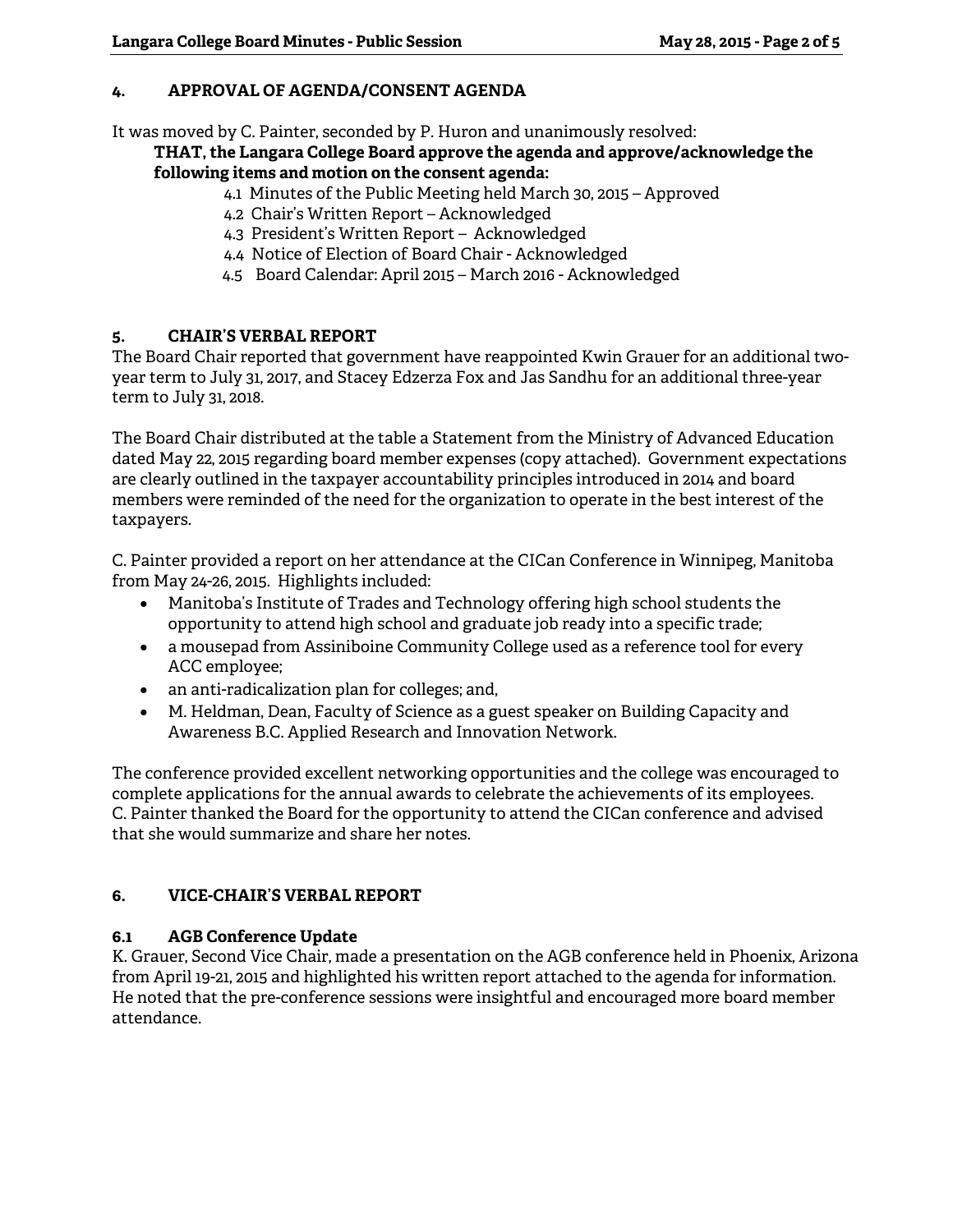# **7. PRESIDENT'S VERBAL REPORT**

L. Trotter provided a verbal report on the following:

- Education Mission to China from April 1-5, 2015. On April  $4<sup>th</sup>$  Langara College signed a Memorandum of Understanding with Maple Leaf Educational Systems (MLES) who deliver the BC accredited high school curriculum. MLES has more than 15,000 students and was the first Canadian offshore foundational education (K-12) school in that country. Minister Wilkinson oversaw the ceremony and announced a \$50,000 jointly funded scholarship program that will support MLES graduates pursuing their postsecondary education at Langara.
- Jim Reed, President of BC Colleges announced his retirement effective the end of September 2015. L. Trotter is on the search and selection committee formed by BC College Presidents to find the next President of BC Colleges.
- As part of the First Nations priority of the Academic Plan, the college will be expanding its priority registration to First Nations and Indigenous people. This priority registration is currently offered to international students and has been instrumental in attracting a number of international students that resulted in the achievement of a balanced budget and in meeting the provincial government's international student enrolment objectives a year early. At the same time, priority registration will also be extended to Youth-In-Care students.
- Convocation ceremonies will be held on June 3-4, 2015. Minister Andrew Wilkinson will be a keynote speaker at the June  $3<sup>rd</sup>$  afternoon ceremony.

# **8. COMMITTEE REPORTS**

# **8.1 New Building Task Force**

# **a) Minutes of Meeting held May 6, 2015**

The Chair of the New Building Task Force highlighted the minutes of the meeting held May 6, 2015, attached to the agenda for information. The Chair advised that the Committee received a project status report and budget review of the new building and there were no issues of concern. NBTF members received a tour of the new building site just prior to the Board meeting. The Chair distributed floor plans which identified the different programs that would occupy the space.

# **8.2 Governance and Nominating Committee**

# **a) Minutes of meeting held April 10, 2015**

The Chair of the Governance and Nominating Committee (GNC) highlighted the minutes of the meeting held on April 10, 2015, attached to the agenda for information. She noted that the Committee discussed the board evaluation tool and will hold a facilitated session on June 19, 2015 to define/ clarify the items listed in the minutes, and use this information to develop a new board evaluation tool.

The Chair also advised that there are two upcoming vacancies on the Board and that the GNC is pursuing one candidate that possesses the competencies the board is seeking. The BRDO has also identified two candidates, and the GNC is working diligently to ensure the candidate they recommend is considered by the BRDO. The GNC will advise the Board once it has received notification from the BRDO.

The GNC received a recommendation to change Board Resolution 317 – Signing Authority Designates back to its original wording as it was clarified that the purpose of the resolution is to provide the college with authority to witness its corporate name (or seal), which only the President and Vice President, Administration and Finance can do, as identified in Section 29 of the College and Institute Act.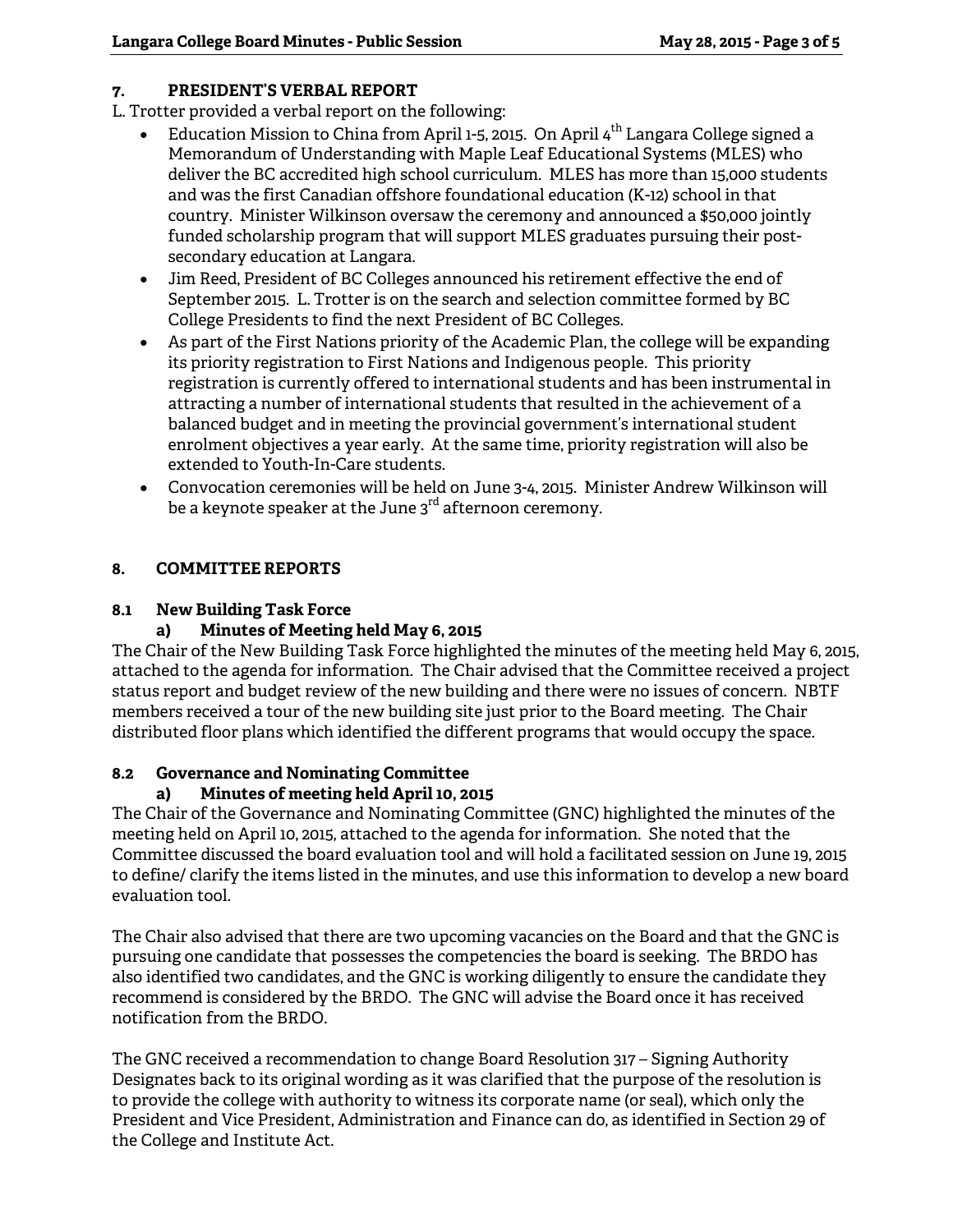### **9. FOR APPROVAL**

## **9.1 Board Resolution 317 – Signing Authority Designates**

As per the minutes in item 8 above and as an attachment to the agenda:

#### It was moved by S. Edzerza Fox, seconded by J. Lowe

# **THAT, Board Resolution 317 – Signing Authority Designates be approved as amended.**

**Carried Unanimously.** 

### **9.2 2015/16 Ministry Mandate Letter**

The Board Chair highlighted the final 2015/16 Ministry Mandate Letter, attached to the agenda for information, and advised that a draft had been received by the board in January 2015 for review and feedback to the Ministry. Feedback included a recommendation to remove the wording "bend the cost curve"; however, the wording was not removed from the final document. The signature page was circulated for all board member signatures, and once signed, the letter will be returned to government by their deadline of June 30, 2015 and posted to the Langara College website.

# **10. FOR INFORMATION/DISCUSSION**

# **10.1 Board Academy for Retired Board Members**

As outlined in the report attached to the agenda, the President announced the creation of the Board Academy for Retired Board Members. The Academy will re-establish relationships with retired board members, appointed and elected, to ensure that Langara remains connected to one of its key stakeholder/college community groups. Beginning in the fall of 2015, the Langara Board Academy will consist of an annual meeting and social event where a state of the college update will be provided, public recognition of new inductees will occur, and provision of a unique lapel pin only available to retired Board members will be presented.

### **10.2 Strategic Plan Update**

As outlined in the report distributed at the table (copy attached) the Vice President, Strategic Planning and Business Development provided an update on the strategic plan. In response to questions, he advised that students will be engaged in the strategic planning process and the final strategic plan will come to the Board at its fall retreat.

# **11 EDUCATION COUNCIL REPORTS**

The Board Chair reminded Board Members of Section 23 of the BC College and Institute Act that requires Education Council to advise the board on the development of educational policy.

### **11.1 Report of the Meeting held on March 24, 2015**

The Education Council Chair elaborated upon the summary report of the meeting held on March 24, 2015 attached to the agenda.

### **11.2 Report of the Meeting held on April 21, 2015**

The Education Council Chair elaborated upon the summary report of the meeting held on April 21, 2015 attached to the agenda.

### It was moved by K. Grauer, seconded by C. Barkman

 **THAT, the Education Council Summary Reports for the meetings held on March 24 and April 21, 2015 be received for information.**